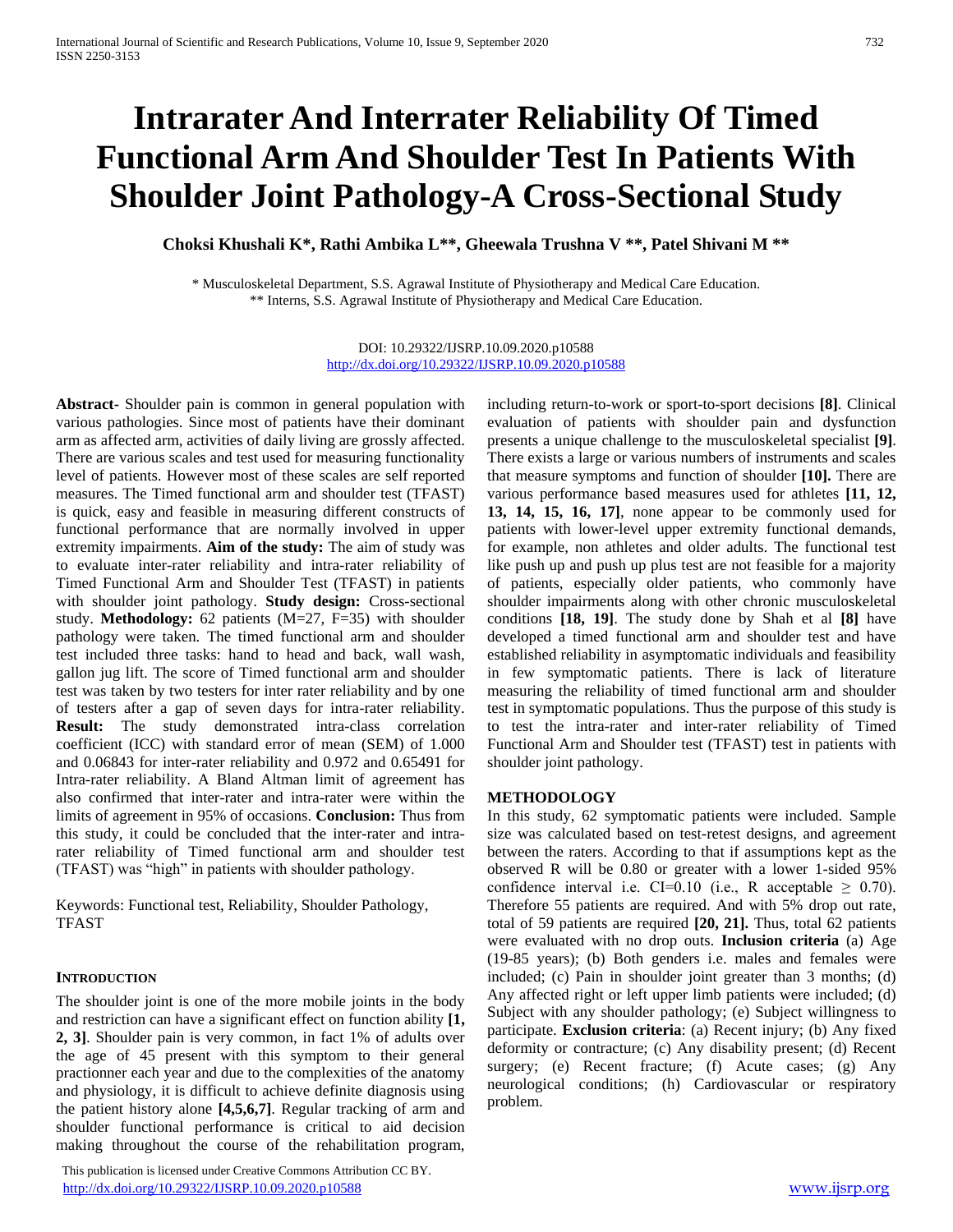**Procedure:** A total of 62 patients were selected from out-patient department of S.S. Agrawal institute of physiotherapy, Navsari and Pramukh Swami Hospital, Surat. Basic demographic information, including age, height, weight, dominant and affected side as well as pain intensity by visual analog scale was collected from all the patients. Consent was obtained from all the patients and the patients were screened through various tests, ROM, capsular tightness according to pathology and test presented in table 1.

**Table 1: Assessment of shoulder pathology**

|    | <b>CONDITIONS</b>                           | <b>EXAMINATION</b>                                                                                                                                    |
|----|---------------------------------------------|-------------------------------------------------------------------------------------------------------------------------------------------------------|
| 1. | <b>Frozen Shoulder</b>                      | Apley's scratch test<br>➤<br>$\blacktriangleright$<br><b>Capsular Tightness</b><br><b>Range of motion</b><br>$\blacktriangleright$<br>Joint play<br>➤ |
| 2. | <b>Rotator</b> cuff tear                    | <b>Empty can test</b><br>➤<br><b>Full can test</b><br>≻<br>$\blacktriangleright$<br><b>Manual muscle</b><br>testing                                   |
| 3. | Impingement                                 | Neer impingement<br>$\blacktriangleright$<br>test<br><b>Hawkins kennedy test</b><br>➤<br>$\blacktriangleright$<br><b>Range of motion</b>              |
| 4. | <b>Acromioclavicular</b><br>joint pathology | Paxison's sign test<br>≻<br><b>Acromioclavicular</b><br>➤<br>painful arc                                                                              |
| 5. | <b>Rheumatoid arthritis</b>                 | <b>Blood report RA</b><br>➤<br>factor positive<br><b>Morning stiffness&gt; 3</b><br>➤<br>months                                                       |
| 6. | Post operative<br>stiffness                 | <b>Range of motion</b><br>➤<br><b>Manual muscle</b><br>≻<br>testing                                                                                   |
| 7. | Supraspinatous tear                         | <b>Empty can test</b><br>➤<br><b>Full can test</b><br>≻<br>$\blacktriangleright$<br><b>Manual muscle</b><br>testing of<br>supraspinatus muscle        |
| 8. | <b>Mechanical shoulder</b><br>pain          | <b>Range of motion</b><br>➤<br><b>Manual muscle</b><br>↘<br>testing<br>Joint play<br>➤                                                                |

The patients were included for the study with positive test according to pathology, capsular pattern positive, decreased in ROM, weakness of muscle and hypo mobile joint.

 This publication is licensed under Creative Commons Attribution CC BY. <http://dx.doi.org/10.29322/IJSRP.10.09.2020.p10588> [www.ijsrp.org](http://ijsrp.org/)

The test consisted of 3 basic tasks that encompass the constructs of ROM, endurance, and strength, and took a total of about 10 minutes to complete on both arms. Patients also completed the SPADI and PSS function subscale questionnaires after screening procedure **[22, 23].** All SPADI items are originally scored on a visual analog scale (VAS) from no pain/no difficulty to worst pain imaginable/so difficult. The PSS function subscale is scored from 0 to 60, with lower scores indicating more functional impairments. The entire screening procedure was done by one tester apart from the two testers taking the final test. Measurements were obtained by the two testers in order to test the inter-rater reliability of timed functional arm and shoulder test. Measurements were taken by the same tester on two different days with seven days interval for intra-rater reliability. The test content and procedures were briefly explained to each tester, but no specific training was conducted. The test sessions began with standardized verbal instructions and tester demonstration of each task. The patients were not given any trial or practice. The test was conducted with the procedure as mentioned by shah et al **[8].** The details of task are:

# **Task 1: HHB (Head to hand and back) Internal and External Rotation**

This test was timed for 30 seconds. The test began with the arm at the side, followed by reaching up and touching the back of the head. Any part of the hand, ideally full palm, touching the head was acceptable. After the patient touched the back of the head, the patient brought the arm down to touch the dorsal surface of the hand to the small of the back. The motion was repeated for the duration of the test. Each time the patient touched the back of the head, it was counted as 1 repetition. Total repetitions performed during the task were recorded and the test was repeated for the other arm.



**Figure 1**: **Hand to head and back**

# **Task 2**: **Wall Wash: Inward and Outward Motion**

This test was timed for 60 seconds in each direction. The patients were instructed to move the hand and arm in circular motions at shoulder height. The centre of the circle was at the shoulder height of the patient, with marks drawn at 6 inches up, down, left, and right to make a circle that was 12 inches in diameter. The test began with the hand holding a scrubber on the top mark. Keeping the scrubber in full contact with the wall, the individual externally rotated (outward motion) the arm so that the scrubber touched each of the 4 marks. Each time the hand passed the top mark, it counted as 1 rotation. Total repetitions were recorded for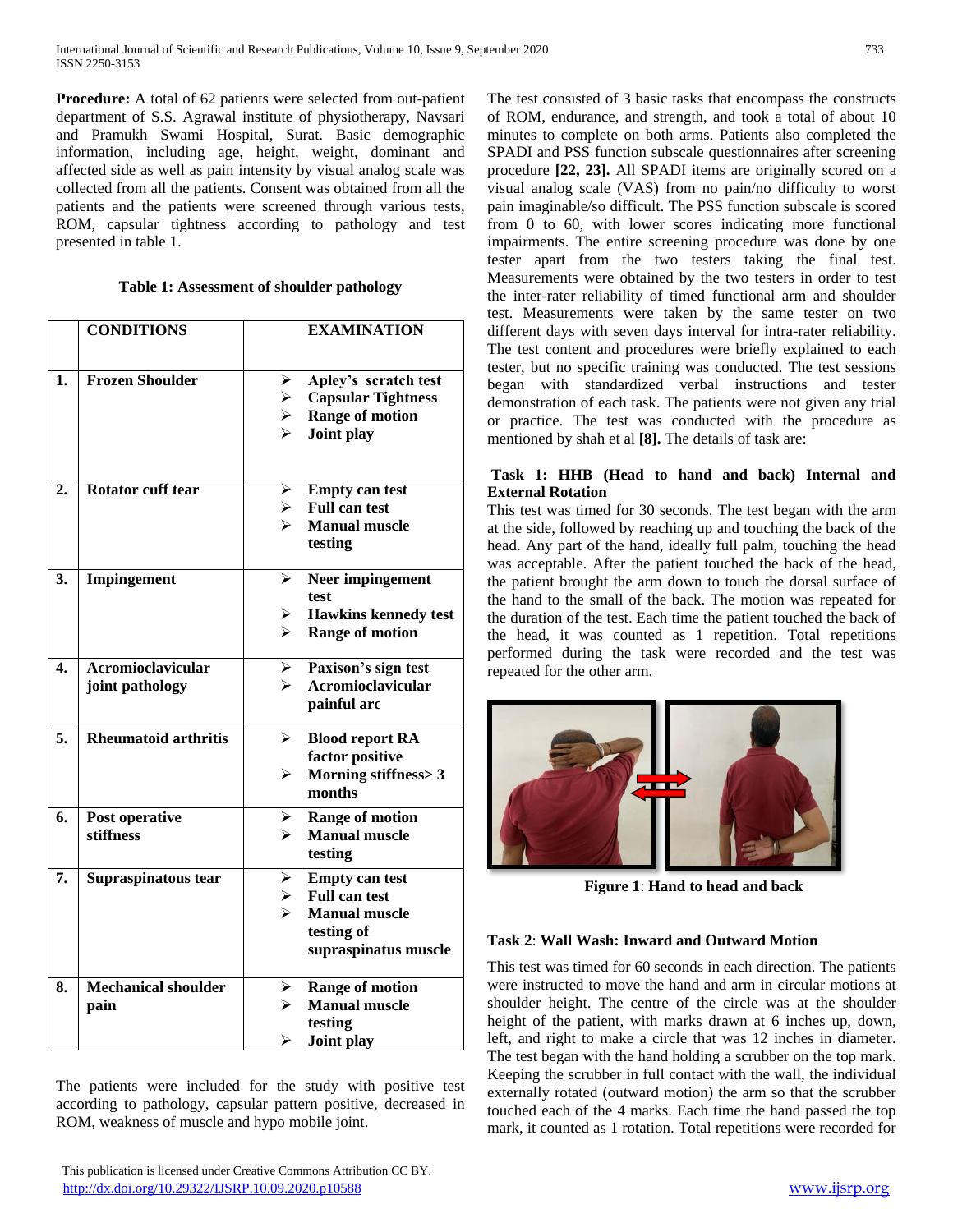60 seconds. The same test was performed for the opposite direction (inward motion or internal rotation), and then both motions were performed on the other arm.



**Figure 2: Wall wash**

### **Task 3: Gallon-Jug Lift**

This test was timed for 30 seconds. The height of the counter was 36 inches from the floor, and that of the shelf was 20 inches above the counter. The jug used was 3.78 kg in weight. The patient lifted the jug from the counter height, then tapped it lightly on the shelf and immediately brought it back down to the counter height. This movement was repeated as many times as possible in 30 seconds without resting the jug on the shelf. Every time the jug touched the shelf, it counted as 1 repetition. The total repetitions were recorded and the test was repeated on the other arm.



**Figure 3: Gallon Jug Lift**

Each patient was given these standard instructions: "Please perform all the three tasks as quickly and safely as possible without pain and do as many repetitions as possible within the time limit and can take break if needed. The time will continue to run during your break." The patients were given zero score in case they were not able to perform the task. Rest periods of 30 seconds were provided between all tasks. The test was conducted on unaffected side first followed by affected side. In case of bilateral affected side, the one with less pain was tested first. For each task, total repetitions were recorded and used to calculate the total TFAST score, such that all tasks were represented equally for a 30-second period. For the wall-wash task, the repetitions for the inward and outward directions were added, then divided by 4 to represent 30 seconds of data:  $[HHB + (wall$ wash inward and outward/4) + gallon-jug lift]  $[8]$ .

Both the testers recorded the score on the scoring sheet and in order to avoid the exchanging of information, both testers were blinded to the score taken by each other. This procedure was followed for inter-rater reliability.

 This publication is licensed under Creative Commons Attribution CC BY. <http://dx.doi.org/10.29322/IJSRP.10.09.2020.p10588> [www.ijsrp.org](http://ijsrp.org/)



**Figure 4: Testers scoring Timed Functional Arm and Shoulder test for Inter-rater reliability**

Patients were not told the scores that they achieved during first test so as to avoid bias on the results of performance level of the subjects, and the procedure was repeated after seven days and data thus obtained was used to calculate for intra-rater reliability. The same testing procedure and equipment was used for all the patients.



**Figure 5: Tester scoring Timed Functional Arm and Shoulder test for Intra-rater reliability**

**Results:** In this study, total 62 patients with shoulder pathology were taken.

Table 2 shows the descriptive statistics as mean and standard deviation with minimum and maximum values for all patients.

**Table 2: Descriptive statistics of patients**

|              | Minimum  | Maximum | Mean   | Standard  |
|--------------|----------|---------|--------|-----------|
|              |          |         |        | Deviation |
| Age          | 19       | 84      | 56.35  | 11.96     |
| (years)      |          |         |        |           |
| Height       | 1.44     | 1.85    | 1.6297 | 0.94      |
| (meters)     |          |         |        |           |
| Weight       | 47.5     | 111.5   | 70.848 | 13.56     |
| (kgs)        |          |         |        |           |
| <b>VAS</b>   | $\theta$ | 8.9     | 5.089  | 1.86      |
| $\rm (cms)$  |          |         |        |           |
| <b>SPADI</b> | 5.4      | 72.3    | 35.778 | 17.45     |
| <b>PSS</b>   | 20.00    | 72.0    | 53.545 | 9.32      |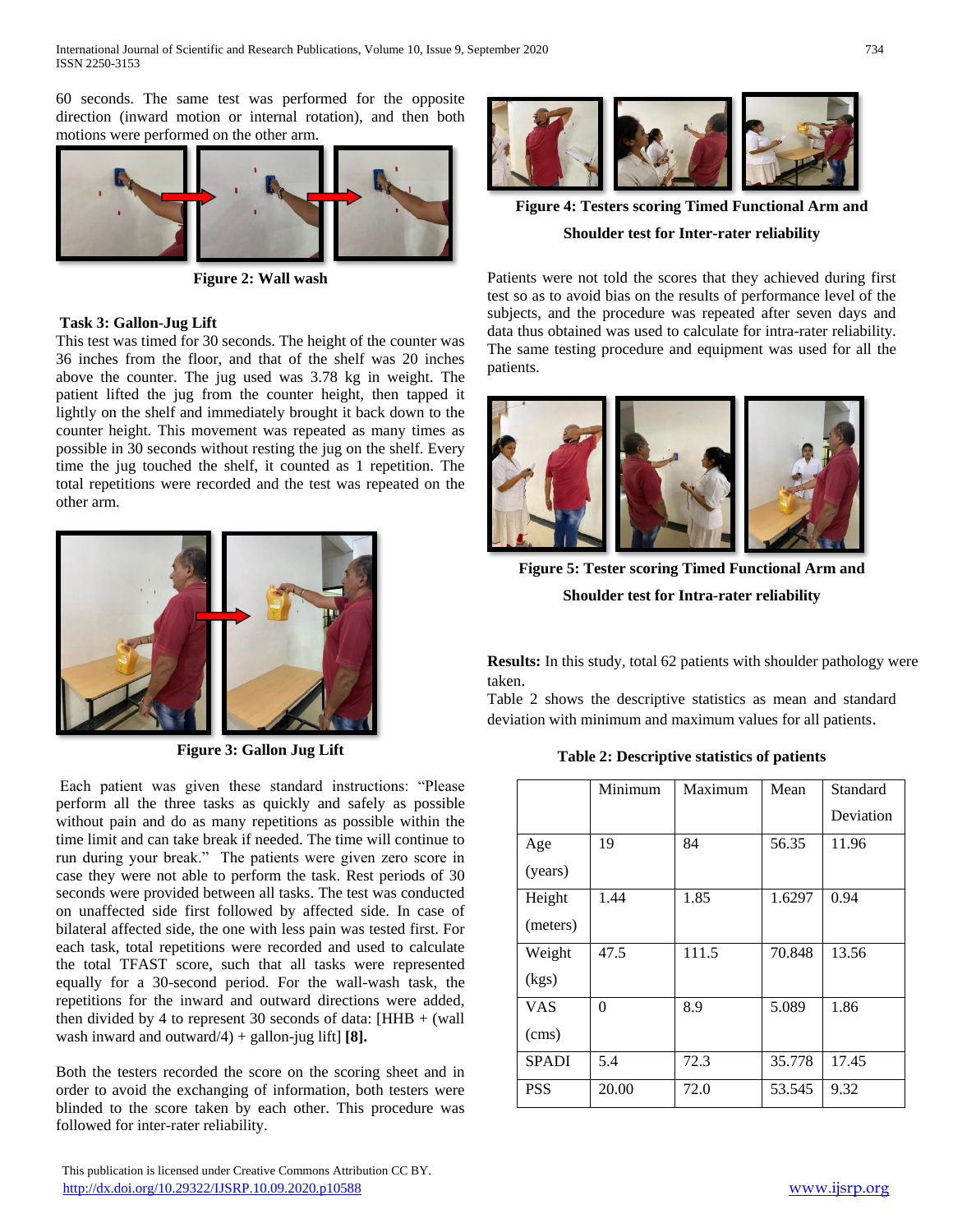Table 3 showed the descriptive statistics as mean and standard deviation with minimum and maximum values for Timed Functional Arm and Shoulder test (TFAST). Descriptive statistics showed good reliability.

# **Table 3: Descriptive statistics of TFAST**

|          | Minimum | Maximum | Mean  | Standard  |
|----------|---------|---------|-------|-----------|
|          |         |         |       | deviation |
| Tester 1 | 0.00    | 93.00   | 44.33 | 18.43     |
| Tester 2 | 0.00    | 92.50   | 44.27 | 18.43     |
| Retest   | 11.75   | 93.00   | 47.90 | 18.96     |

Table 4 showed the intra-class correlation coefficient (ICC) for the inter-rater reliability taken by the tester 1 and tester 2 along with confidence interval (CI) with a p value  $< 0.05$ . The ICC value showed good reliability.

#### **Table 4: ICC (Inter-rater reliability) with CI**

| ICC (inter-<br>rater) | $CI$ (upper) | CI (lower) | p value |
|-----------------------|--------------|------------|---------|
| 000.1                 | 000.1        | 000.1      | 0.000   |

Table 5 showed the intra-class correlation coefficient (ICC) for the intra-rater reliability taken by the tester 1 twice along with confidence interval (CI) with a p value  $< 0.05$ . The ICC value showed good reliability.

# **Table 5: ICC (Intra-rater reliability) with CI**

| ICC (intra-<br>rater) | $CI$ (upper) | CI (lower) | p value |
|-----------------------|--------------|------------|---------|
| 0.972                 | 0.988        | 0.906      | 0.000   |

Table 6 showed the intra-class correlation coefficient (ICC) for the inter-rater and intra rater reliability of all tasks of TFAST taken by the tester 1 and tester 2 along with confidence interval (CI) with a p value < 0.05. The ICC value showed good reliability.

## **Table 6: ICC (Intra and Inter -rater reliability)**

|            | Inter - Rater          | Intra-Rater               | p Value |
|------------|------------------------|---------------------------|---------|
| <b>HHB</b> | $1.00(1.00 -$<br>1.00) | 0.917 (0.956)<br>$-0.825$ | 0.000   |

| <b>WWO</b> | $0.998(0.999 -$<br>0.997) | 0.977 (0.988)<br>$-0.950$  | 0.000 |
|------------|---------------------------|----------------------------|-------|
| <b>WWI</b> | $0.999(0.999 -$<br>0.998  | 0.978 (0.988)<br>$-0.958$  | 0.000 |
| GL         | $1.000(1.000 -$<br>1.000) | 0.986 (0.993<br>$-0.961$ ) | 0.000 |

The Bland-Altman chart was a scatter plot with the difference of the two measurements for each sample on the vertical axis and the average of the two measurements on the horizontal axis.

Three horizontal reference lines are superimposed on the scatter plot - one line at the average difference between the measurements, along with lines to mark the upper and lower control limits of plus and minus 1.96\*sigma, respectively, where sigma was the standard deviation of the measurement differences.

If the two methods were comparable, then differences should be small, with the mean of the differences close to 0 **[24].**





#### **between two testers**

It showed reasonable agreement between the testers as most of the values fall in M  $\pm$  2SD (p<0.05). It indicates excellent reliability.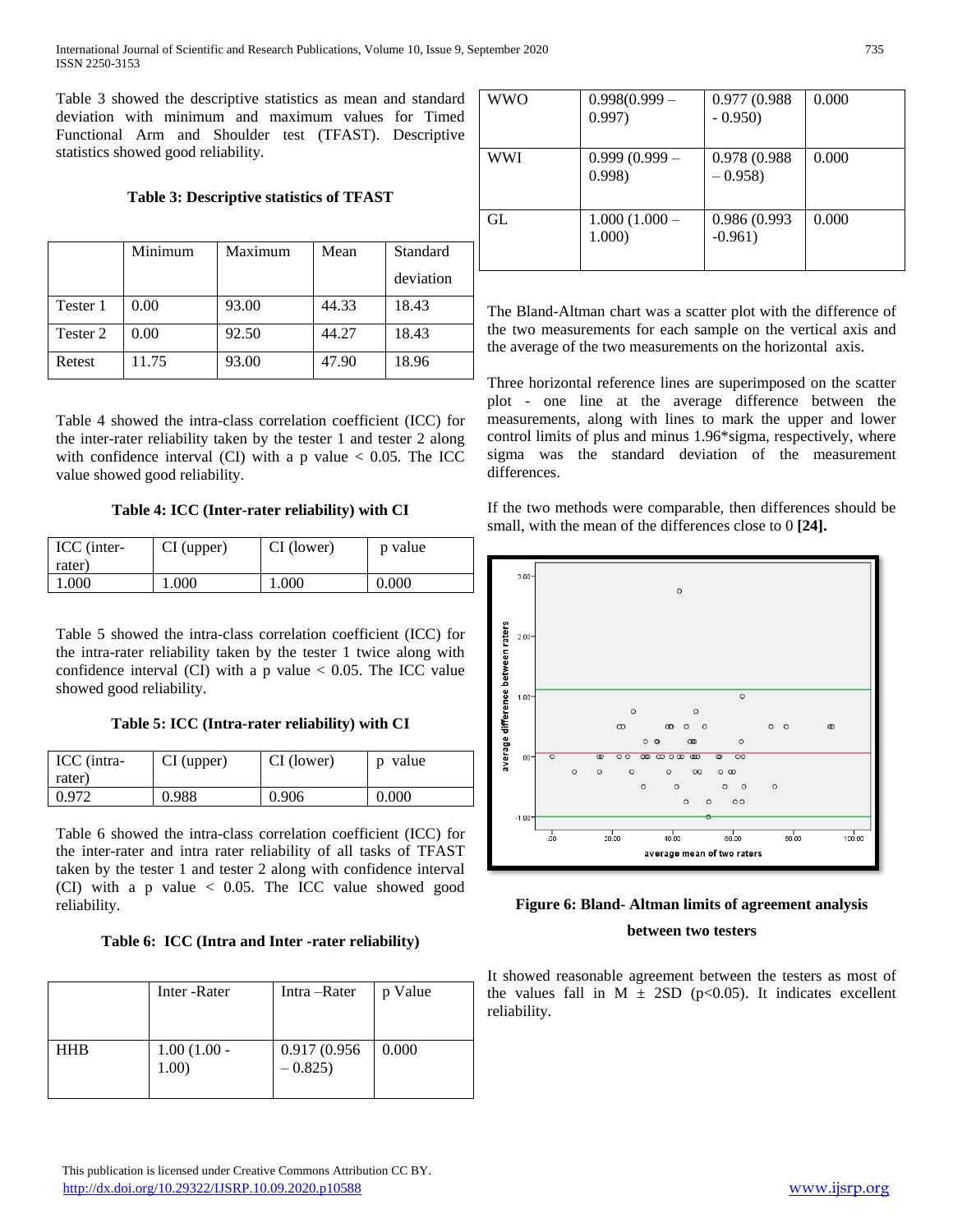



It showed reasonable agreement as most of the values fall in M  $\pm$  2SD (p < 0.05).

The SEM was a measure of absolute reliability- the smaller the SEM the more reliable the measurements **[25, 26].**

The SEM value calculated for variability in measurements between the two testers was 0.06843 which was very small; whereas the variability in measurements of same testers is 0.65491 which was very small. Thus these measurements were reliable.

|            | Variability    | in Variability<br>1n |
|------------|----------------|----------------------|
|            | measurements   | measurements of      |
|            | between<br>two | same testers         |
|            | testers        |                      |
| <b>SEM</b> | 0.06843        | 0.65491              |
|            |                |                      |

 **Table 7: SEM values**

The true SEM value for variability in measurements between two testers (0.06843\*1.96=0.13412) suggests that any individual value lies within the range of  $\pm$  0.13412 TFAST from their measured value.

The true SEM value for variability in measurements of the same testers (0.65491\*1.96=1.28362) suggests that any individual value lies within the range  $\pm 1.28362$  TFAST from their measured value.

**Table 8: True SEM Values**

|          | Measurement         | <b>Measurement</b>  |
|----------|---------------------|---------------------|
|          | between two testers | between same tester |
| True SEM | 0.13412             | 1.28362             |

The smallest real difference (SRD) value for variability of measurements between the two testers  $(1.96*\sqrt{2}$ <sup>\*</sup>SEM =0.18911) and between the measurements taken by the same tester (1.96\*√2\*SEM=1.80990) was claimed to be capable of representing the "real" change **[16, 17].**

**Table 9: SRD values**

|     | Measurement         | Measurement          |
|-----|---------------------|----------------------|
|     | between two testers | between same testers |
| SRD | 0.18911             | 1.80990              |

**Discussion:** In this cross-sectional study, which aimed at measuring the intra and inter rater reliability of TFAST (Timed Functional Arm and Shoulder Test) in patients with shoulder pathology by using three different tasks which are hand to head and back, wall wash and gallon-jug lift, the reliability estimates ranged from satisfactory to excellent for both intra-rater and inter rater conditions.

In clinical practice, it was common for patient to be evaluated several times by same or by different examiners. Therefore it was important to know reproducibility of measures and tasks used by the same tester on different occasions as well as by different testers **[27].**

As found in this study, the intra-class correlation coefficient of individual task as well as for total TFAST for the inter- rater reliability and intra-rater reliability was 0.90 or higher for all patients. When compared the total TFAST score, almost 80% of patients have less score of TFAST on affected side compared with unaffected side. This can be because out of total 62 patients (58 right dominant, 4 left dominant) 50% of patients had the affected arm same as dominant which can lead to more problems in activities of daily living and 50% of patients had affected arm as of non-dominant. The variations can be due to difference in level of disability in SPADI and PSS score eg: some patients had severe disability whereas other had mild to moderate disability.

Comparing the individual task, in HHB almost 75% of patients had fewer score on affected side as compared to unaffected. For wall wash, all patients had less score on affected side as compared to unaffected side with wall wash inward score more affected compared to unaffected. For gallon jug lift, affected side score was less compared to unaffected side. In gallon jug lift task 50% of patients could not lift the jug; with the need to reduce the half gallon size for jug lift to be able to complete the task. With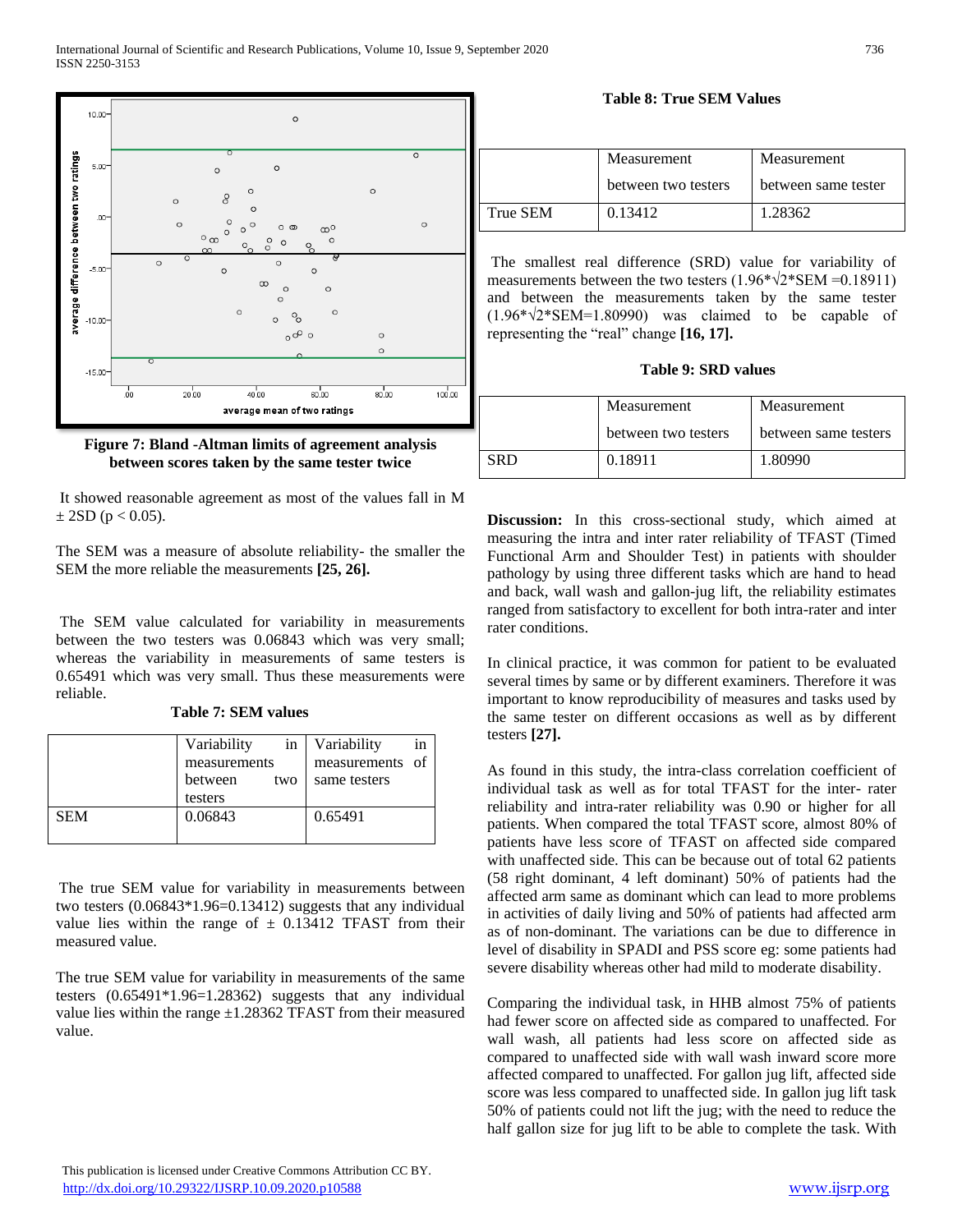this exception, all the patients were able to complete all tasks without significant pain. When score of individual task as well as total TFAST score was compared with normative values as documented in the article by Shah et al **[8]** all the patients had less score in all three tasks according to age matched group of asymptomatic individuals. Thus this suggests lower level of performance level of all patients and need for proper rehabilitation. Use of the TFAST would most logically be to measure the progress (or deterioration) of a patient or participant over time.

Out of 62 patients, the number of patients in different shoulder pathology are categorized (38= frozen shoulder, 5= rotator cuff, 4= AC joint pathology, 3=supraspinatous tear, 1= impingement,  $4=$  mechanical shoulder pain,  $1=$  rheumatoid arthritis,  $1=$ subacromial bursitis, 5= post operative stiffness. In patients with frozen shoulder, HHB task was more affected as compared to another two tasks. This can be due to the fact that capsular pattern is positive for these patients and patients present with difficulties in external and internal rotation. This is in accordance to the study by Rundquist et al **[28]** which states that external rotation range is limited by anterior capsule, rotator interval capsule and superior glenohumeral ligament and internal rotation range is due to capsular tightness in posterior band of inferior glenohumeral ligament complex. Thus the patients had problems in external and internal rotation range.

For conditions like rotator cuff pathology, mechanical shoulder pain, post operative stiffness, rheumatoid arthritis, impingement syndrome, AC joint pathology, patients had fewer repetitions in wall wash task. The inward and outward motion of shoulder can be affected due to loss of scapular stability and loss of stabilizing function as well as weakness of rotator cuff muscles. The gallon jug lift task was also affected for these patients and almost 50% of patients could not lift the gallon jug which might be due to weight of jug which was unable for the patient to lift due to weakness in strength and endurance of shoulder muscles. There are various self report scales and tools available to measure the functionality level of patients **[10, 29, 30, 31, 32, 33, and 34].** But all the scales and tools have multiple domains. Though these scales are quick and easy tools to understand the patient's perception of his or her pain, disability, and function, which are important outcome measures but self-report measures of function based on a patient's perception often differ from direct measures of functional performance **[8].** The TFAST is quick and easy to perform and takes less time.

There are various tests in the literature to measure functional performance **[11, 12, 13, 14, 15, 16, and 17].** Most of the test evaluates only elevation activities whereas the day to day activities involves rotational activities too. The FIT-HaNSA requires special hardware and equipment and the score is based on the time to complete the test. In contrast, the TFAST scores were calculated based on number of repetitions performed at a self-determined speed within the allotted time; therefore, more repetitions indicated greater power and functional performance.

Tests such as the simple shoulder endurance test **[11]** , functionrelated tests **[17],** and gallon-jug shelf transfer **[35]** only test 1

 This publication is licensed under Creative Commons Attribution CC BY. <http://dx.doi.org/10.29322/IJSRP.10.09.2020.p10588> [www.ijsrp.org](http://ijsrp.org/)

construct of function (stability, mobility, and strength, respectively) of the upper extremity. Further, the simple shoulder endurance test demonstrated only moderate test-retest reliability  $(ICC = 0.59)$  in a group of asymptomatic individuals. In contrast this study shows excellent reliability in group of symptomatic populations. The tasks were chosen and performed in a specific order based on the understanding that each task would be progressively more difficult compared to the previous one; thus, the TFAST was performed beginning with the HHB task, then the wall-wash tasks, and finally the gallon-jug lift.

Standardisation of protocol was also very necessary for the proper result of inter- and intra-rater reliability. The same protocol with the testing in same setting and environment was followed for inter rater and intra rater reliability. In all test situations there was a learning effect that may improve test results of the second test **[36].** The choice of seven days between tests was made to limit the learning effect. The time period between repetitions of the measures should be long enough to avoid memorisation of data by examiners, but short enough to ensure that there were no clinical changes in the patients. It was recommended that 1 or 2 weeks would be ideal, but there may be reasons for the choice of another interval **[37].**

In this study, the findings of Bland Altman limits of agreement showed excellent inter-rater agreement between the raters indicating that measures related to the tester 1 were in agreement with the tester 2 in 95% of occasions. Similarly, we found excellent intra-rater agreement which means that measures relating to first test were in agreement with the second test in 95% of occasions.

This study also found SEM of 0.06843 for inter rater and 0.65491for intra rater reliability. The true SEM for inter rater is 0.13412 and intra rater is 1.28362 which suggest the absolute measurement error. The SRD value for inter rater and intra rater is 0.18911 and 1.80990 which suggest that there should be at least change of these values so as to say that "real" change has occurred.

The scoring of inter-rater reliability was taken by both the testers together so that duration of contraction or fatigue has homogenous effect on all patients and moreover to avoid the effect of fatigue on the performance level of the patients. If the scores were taken at different times, than it would be difficult to decide that scores were result of true performance of the patient or has fatigue affected the level of performance of patient.

**CONCLUSION:** Thus from this study, it could be concluded that the inter-rater and intra-rater reliability of Timed functional arm and shoulder test (TFAST) was "high" in patients with shoulder pathology. However the studies should be done taking particular age group of patients and taking patients with same level of disability. Also the studies should be done with particular conditions so that normative values for patient population can be established.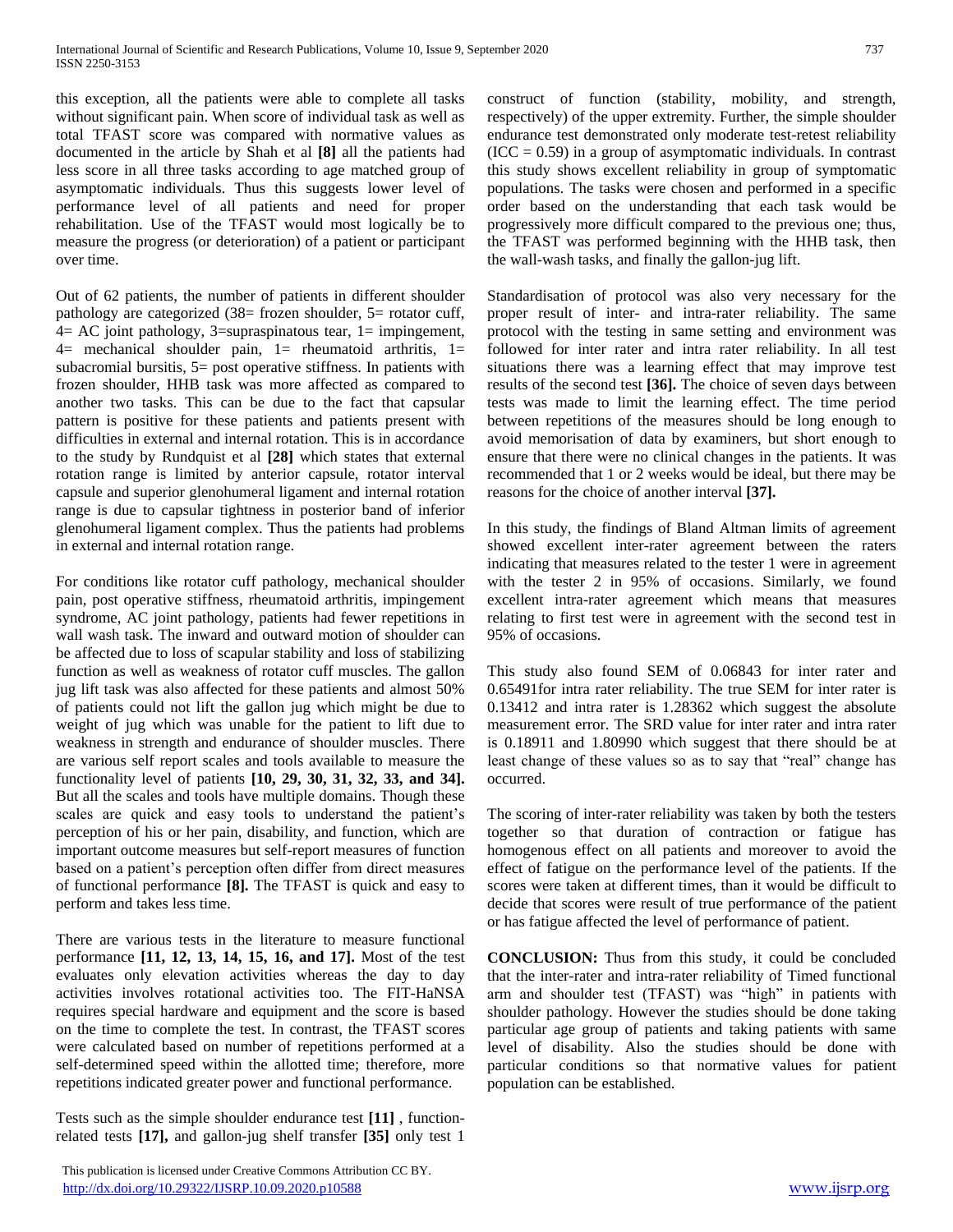Limitations of study: Data were generalized to all patients with shoulder pathology. Patients of wide age group were taken. Blinding of the testers was not possible. To minimise the error on results of patients, both the testers didn't discuss anything during the recording of the scores.

#### **CONFLICT OF INTEREST:** NONE DECLARED

**ACKNOWLEDGMENT:** We deeply thank I/C principal Dr. Hetvi Shukla for keeping faith in us and her throughout support. We would extend our gratitude towards all the patients who cooperated for the study.

#### **REFERENCES**

- 1. Thomas D, Donnelly SA, Robert J, MacFarlane, Mohammed Waseem. Clinical assessment of the shoulder. The Open Orthopaedics Journal. 2013; 7: p.159-176.
- 2. Halder AM Itoi E, An KN. Anatomy And Biomechanics Of The Shoulder 2000; 2.
- 3. J. P. Anatomy And Biomechanics Of The Shoulder in throwing, swimming, gymnastics and tennis. 1983; 2.
- 4. Ong EM, Venkatesh SK. Ascending retrocecal appendicitis presenting with right upper abdominal pain: utility of computed tomography. World J Gastroenterol. 2009; 15(28): p. 3576-3579.
- 5. Gharaibeh KI, Al-Jaberi TM. Bupivacaine instillation into gallbladder bed after laparoscopic cholecystectomy: does it decrease shoulder pain? Journal of Laparoendoscopy Advance Surgical Technique. 2000; 10(3): p. 137- 141.
- 6. Basama FM. Widespread intraperitoneal and diaphragmatic endometriosis presenting with frequent bowel motions and chronic shoulder tip pain. Journal Obstetrics and Gynaecology. 2004; 24(8): p. 931-932.
- 7. Lenihan M, Krawczyk A, Canavan C. Shoulder-tip pain as an indicator of uterine rupture with a functioning epidural. International Journal of Obstetric Anesthesia. 2012; 21(2): p.200-201.
- 8. Shah KM, Baker T, Dingle A, Hansmeier T, Jimenez M, Lopez S, Marks D,Safford D, Sternberg A, Turner J, Mcclur PW. Early Development and Reliability of the Timed Functional Arm and Shoulder Test. Journal of Orthopaedic & Sports Physical Therapy. 2018; p.47.
- 9. Schultz JS. Clinical evaluation of the shoulder. Physical Medicine and Rehabilitation of North America. 2004;15: p. 351-371.
- 10. Angst F, Schwyzer HK, Aeschilimann A, Simmen BR, Goldhahn J. Measures of Adult Shoulder Function. American College of Rheumatology 2011;63: S174-S88.
- 11. Hoeymans N, Feskens EJ, van den Bos GA, Kromhout D. Measuring functional status: cross-sectional and longitudinal associations between performance and self-report (Zutphen Elderly Study 1990–1993). Journal of Clinical Epidemiology. 1996;49: p.1103-1110.
- 12. Hughes RE, Johnson ME, Skow A, An KN, O'Driscoll SW. Reliability of a simple shoulder endurance test. Journal of Musculoskeletal Research. 1999;3: p.195-200.

 This publication is licensed under Creative Commons Attribution CC BY. <http://dx.doi.org/10.29322/IJSRP.10.09.2020.p10588> [www.ijsrp.org](http://ijsrp.org/)

- 13. Kumta P, MacDermid JC, Mehta SP, Stratford PW. The FIT-HaNSA demonstrates reliability and convergent validity of functional performance in patients with shoulder disorders. Journal of Orthopaedics Sports Physical Therapy. 2012;42: p.455-464.
- 14. MacDermid JC, Ghobrial M, Quirion KB, et al. Validation of a new test that assesses functional performance of the upper extremity and neck (FIT-HaNSA) in patients with shoulder pathology. BMC Musculoskeletal Disorder. 2007;8: p.42.
- 15. Tucci HT, Martins J, de Carvalho Sposito G, Camarini PM, de Oliveira AS. Closed Kinetic Chain Upper Extremity Stability test (CKCUES test): a reliability study in persons with and without shoulder impingement syndrome. BMC Musculoskeletal Disorder. 2014;15: p.1.
- 16. Westrick RB, Miller JM, Carow SD, Gerber JP. Exploration of the Y-Balance Test for assessment of upper quarter closed kinetic chain performance. International Journal of Sports Physical Therapy. 2012;7: p.139-147.
- 17. Yang JL, Lin JJ. Reliability of function-related tests in patients with shoulder pathologies. Journal of Orthopaedics Sports Physical Therapy. 2006;36: p.572-576.
- 18. Yamaguchi K, Tetro AM, Blam O, Evanoff BA, Teefey SA, Middleton WD. Natural history of asymptomatic rotator cuff tears: a longitudinal analysis of asymptomatic tears detected sonographically. Journal of Shoulder Elbow Surgery. 2001;10: p.199-203.
- 19. Chard MD, Hazleman R, Hazleman BL, King RH, Reiss BB. Shoulder disorders in the elderly: a community survey. Arthritis Rheumatology. 1991;34: p.766-769.
- 20. Zou GY. Sample size formulas for estimating intra class correlation coefficients with precision and assurance. Statist. Med. 2012; 31: p.3972– 3981.
- 21. Walter SD, Eliasziw M, Donner A. Sample size and optimal designs for reliability studies. Statistics in Medicine. 1998; 17: p.101-110.
- 22. Tate AR, McClure PW, Young IA, Salvatori R, Michener LA. Comprehensive impairment based exercise and manual therapy intervention for patients with subacromial impingement syndrome: a case series. Journal of Orthopeadics Sports Physical Therapy. 2010;40: p.474-493.
- 23. Neviaser RJ, Neviaser TI. The frozen shoulder: Diagnosis and management. Clinical Orthopaedics.1987 ; 223: p.59-64.
- 24. Bland JM, Altman DG. Statistical methods for assessing agreement between two methods of clinical measurement. The Lancet. 1986; p.307-310
- 25. Atkinson GNA. Statistical methods for assessing measurement error (reliability) in variables relevant to sports medicine. Sports Medicine. 1998; 26: p.217-238.
- 26. De vet HC, Terwee CB, Knol DL, Bouter LM. When to use agreement versus reliability measures. Journal of Clinical Epidemiology. 2006; 59: p.1033-1039.
- 27. Portney LG . Foundations of clinical research: applications to Practice; 1993.
- 28. Rundquist PJ, Anderson DD, Guanche AC, Ludewig PM. shoulder kinematics in subjects with with frozen shoulder.; 2003.